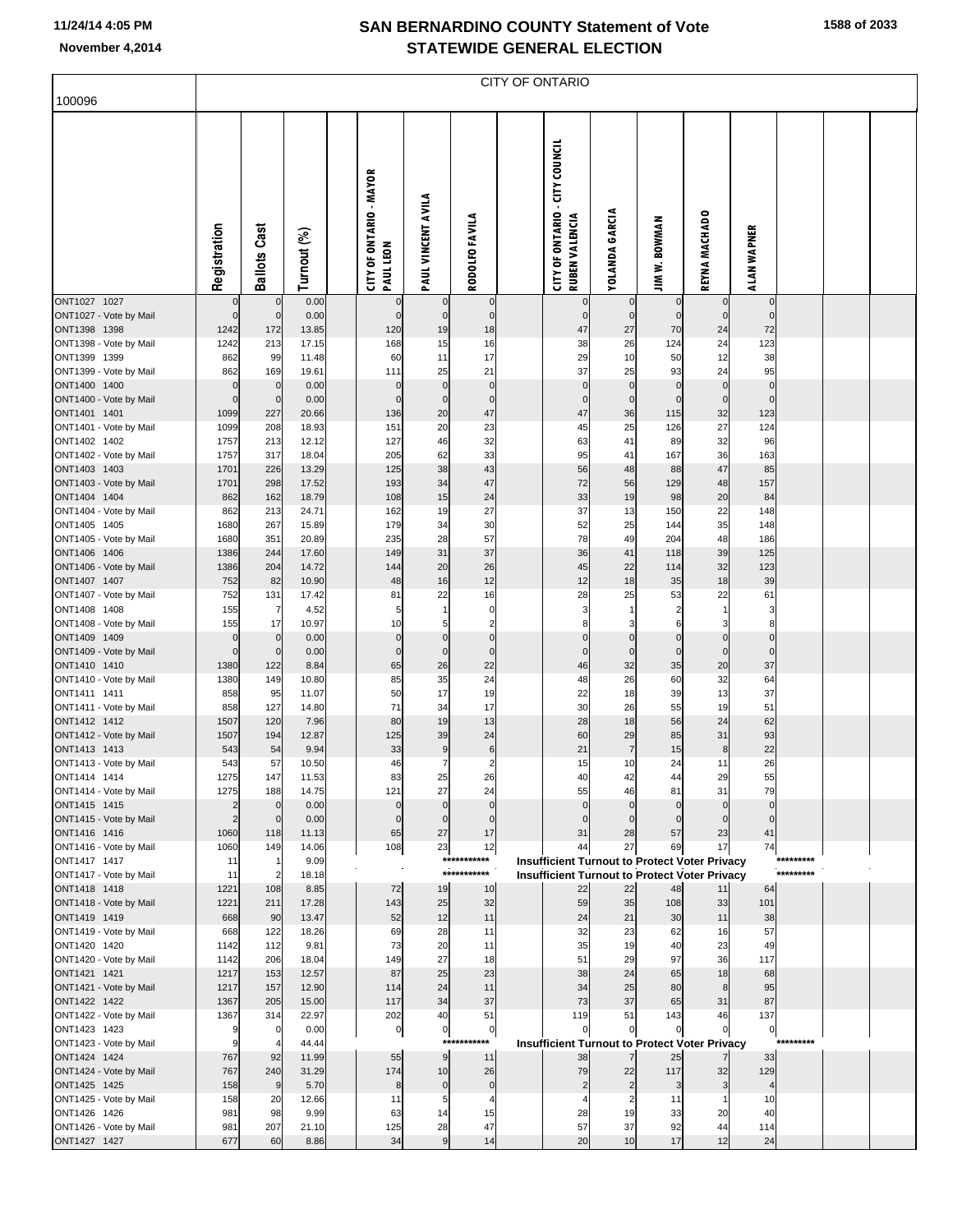|                                        |              |                     |                |                                      |                                |                                   | CITY OF ONTARIO                                                |                       |                                                                        |                                  |                     |            |  |
|----------------------------------------|--------------|---------------------|----------------|--------------------------------------|--------------------------------|-----------------------------------|----------------------------------------------------------------|-----------------------|------------------------------------------------------------------------|----------------------------------|---------------------|------------|--|
| 100096                                 |              |                     |                |                                      |                                |                                   |                                                                |                       |                                                                        |                                  |                     |            |  |
|                                        | Registration | <b>Ballots Cast</b> | Turnout (%)    | CITY OF ONTARIO - MAYOR<br>PAUL LEON | PAUL VINCENT AVILA             | <b>RODOLFO FAVILA</b>             | <b>CITY OF ONTARIO - CITY COUNCIL</b><br><b>RUBEN VALENCIA</b> | <b>YOLANDA GARCIA</b> | <b>JIM W. BOWMAN</b>                                                   | REYNA MACHADO                    | ALAN WAPNER         |            |  |
| ONT1427 - Vote by Mail                 | 677          | 89                  | 13.15          | 53                                   | 17                             | 10                                | 23                                                             | 13                    | 41                                                                     | 11                               | 47                  |            |  |
| ONT1428 1428<br>ONT1428 - Vote by Mail | 1353<br>1353 | 162<br>168          | 11.97<br>12.42 | 83<br>78                             | 34<br>51                       | 38<br>30                          | 40<br>45                                                       | 36<br>42              | 46<br>66                                                               | 43<br>36                         | 60<br>64            |            |  |
| ONT1429 1429                           | 1418         | 152                 | 10.72          | 75                                   | 32                             | 21                                | 57                                                             | 29                    | 50                                                                     | 22                               | 50                  |            |  |
| ONT1429 - Vote by Mail                 | 1418         | 207                 | 14.60          | 120                                  | 29                             | 34                                | 51                                                             | 32                    | 76                                                                     | 26                               | 90                  |            |  |
| ONT1430 1430<br>ONT1430 - Vote by Mail | 1501<br>1501 | 195<br>270          | 12.99<br>17.99 | 114<br>175                           | 41<br>40                       | 27<br>43                          | 58<br>96                                                       | 30<br>40              | 83<br>117                                                              | 25<br>45                         | 89<br>128           |            |  |
| ONT1431 1431                           | 1353         | 196                 | 14.49          | 119                                  | 34                             | 22                                | 73                                                             | 28                    | 66                                                                     | 19                               | 78                  |            |  |
| ONT1431 - Vote by Mail                 | 1353         | 197                 | 14.56          | 136                                  | 18                             | 35                                | 70                                                             | 30                    | 88                                                                     | 25                               | 112                 |            |  |
| ONT1432 1432                           | 1552         | 122                 | 7.86           | 75                                   | 25                             | 18                                | 37                                                             | 32                    | 41                                                                     | 18                               | 52                  |            |  |
| ONT1432 - Vote by Mail<br>ONT1433 1433 | 1552<br>1472 | 168<br>149          | 10.82<br>10.12 | 88<br>85                             | 34<br>32                       | 35<br>15                          | 57<br>44                                                       | 42<br>38              | 60<br>41                                                               | 25<br>16                         | 71<br>58            |            |  |
| ONT1433 - Vote by Mail                 | 1472         | 231                 | 15.69          | 148                                  | 37                             | 30                                | 84                                                             | 34                    | 98                                                                     | 34                               | 108                 |            |  |
| ONT1434 1434                           | 1697         | 203                 | 11.96          | 136                                  | 29                             | 22                                | 50                                                             | 26                    | 79                                                                     | 28                               | 102                 |            |  |
| ONT1434 - Vote by Mail<br>ONT1435 1435 | 1697<br>1185 | 344<br>162          | 20.27<br>13.67 | 227<br>96                            | 42<br>30                       | 43<br>21                          | 64<br>60                                                       | 56<br>28              | 168<br>64                                                              | 53<br>20                         | 193<br>57           |            |  |
| ONT1435 - Vote by Mail                 | 1185         | 191                 | 16.12          | 128                                  | 25                             | 17                                | 53                                                             | 34                    | 96                                                                     | 18                               | 100                 |            |  |
| ONT1436 1436                           | 1000         | 89                  | 8.90           | 57                                   | 11                             | 12                                | 31                                                             | 13                    | 33                                                                     | 16                               | 40                  |            |  |
| ONT1436 - Vote by Mail                 | 1000         | 130                 | 13.00          | 87                                   | 18                             | 18                                | 42                                                             | 17                    | 57                                                                     | 29                               | 56                  |            |  |
| ONT1437 1437<br>ONT1437 - Vote by Mail | 97<br>97     | 11<br>16            | 11.34<br>16.49 | $\,6$<br>10                          | $\overline{0}$<br>$\mathbf{3}$ | $\overline{4}$<br>$\overline{2}$  | $\overline{2}$<br>$\mathbf{2}$                                 | $\mathbf{1}$<br>1     | 3<br>9                                                                 | $\overline{1}$<br>$\overline{c}$ | 3<br>$\overline{7}$ |            |  |
| ONT1438 1438                           | 35           | 3                   | 8.57           |                                      |                                | ***********                       |                                                                |                       | <b>Insufficient Turnout to Protect Voter Privacy</b>                   |                                  |                     |            |  |
| ONT1438 - Vote by Mail                 | 35           | $\overline{7}$      | 20.00          | 6                                    | $\mathbf{1}$                   | $\circ$                           |                                                                | 0                     | 7                                                                      |                                  |                     |            |  |
| ONT1439 1439                           | 1532         | 228                 | 14.88          | 150                                  | 33                             | 37                                | 79<br>70                                                       | 29                    | 92<br>151                                                              | 44                               | 104                 |            |  |
| ONT1439 - Vote by Mail<br>ONT1440 1440 | 1532<br>1728 | 284<br>223          | 18.54<br>12.91 | 210<br>138                           | 36<br>30                       | 23<br>23                          | 50                                                             | 53<br>36              | 83                                                                     | 39<br>29                         | 156<br>97           |            |  |
| ONT1440 - Vote by Mail                 | 1728         | 321                 | 18.58          | 232                                  | 36                             | 33                                | 103                                                            | 53                    | 143                                                                    | 39                               | 154                 |            |  |
| ONT1441 1441                           | 1323         | 186                 | 14.06          | 129                                  | 25                             | 23                                | 60                                                             | 27                    | 78                                                                     | 29                               | 85                  |            |  |
| ONT1441 - Vote by Mail<br>ONT1442 1442 | 1323<br>1479 | 187<br>207          | 14.13<br>14.00 | 116<br>123                           | 26<br>32                       | 34<br>28                          | 52<br>70                                                       | 36<br>29              | 90<br>71                                                               | 41<br>38                         | 92<br>79            |            |  |
| ONT1442 - Vote by Mail                 | 1479         | 283                 | 19.13          | 192                                  | 39                             | 37                                | 62                                                             | 40                    | 143                                                                    | 46                               | 163                 |            |  |
| ONT1443 1443                           | 1689         | 220                 | 13.03          | 139                                  | 33                             | 25                                | 59                                                             | 35                    | 93                                                                     | 35                               | 100                 |            |  |
| ONT1443 - Vote by Mail                 | 1689         | 295                 | 17.47          | 210                                  | 38                             | 25                                | 72                                                             | 37                    | 152                                                                    | 39                               | 171                 |            |  |
| ONT1444 1444<br>ONT1444 - Vote by Mail | 1468<br>1468 | 212<br>241          | 14.44<br>16.42 | 123<br>164                           | 37<br>32                       | 29<br>31                          | 62<br>57                                                       | 39<br>41              | 82<br>116                                                              | 37<br>43                         | 84<br>129           |            |  |
| ONT1445 1445                           |              |                     | 0.00           | $\mathbf 0$                          | $\Omega$                       | $\overline{0}$                    | $\mathbf 0$                                                    | $\mathbf 0$           | $\mathbf 0$                                                            | $\Omega$                         | $\mathbf 0$         |            |  |
| ONT1445 - Vote by Mail                 |              |                     | 0.00           | $\overline{0}$                       | $\overline{0}$                 | 0                                 |                                                                | $\mathbf{0}$          | $\pmb{0}$                                                              | $\mathbf 0$                      | $\overline{0}$      |            |  |
| ONT1446 1446<br>ONT1446 - Vote by Mail |              | $\Omega$            | 100.00<br>0.00 | $\mathbf 0$                          | $\overline{0}$                 | ***********<br>$\overline{0}$     |                                                                | $\pmb{0}$             | <b>Insufficient Turnout to Protect Voter Privacy</b><br>$\overline{0}$ |                                  | $\overline{0}$      | ********** |  |
| ONT1447 1447                           |              |                     | 0.00           | C                                    | $\Omega$                       | 0                                 | 0                                                              | 0                     | 0                                                                      |                                  | $\Omega$            |            |  |
| ONT1447 - Vote by Mail                 |              |                     | 0.00           |                                      | $\Omega$                       | $\mathbf 0$                       |                                                                |                       | 0                                                                      |                                  |                     |            |  |
| ONT1448 1448<br>ONT1448 - Vote by Mail |              | n                   | 0.00<br>0.00   |                                      |                                |                                   |                                                                |                       | $\mathbf 0$<br>$\pmb{0}$                                               | $\Omega$                         |                     |            |  |
| ONT1449 1449                           |              | $\Omega$            | 0.00           |                                      |                                | $\Omega$                          |                                                                | $\Omega$              | $\pmb{0}$                                                              | $\Omega$                         |                     |            |  |
| ONT1449 - Vote by Mail                 |              | $\Omega$            | 0.00           |                                      | $\Omega$                       | $\mathbf 0$                       |                                                                | $\mathbf{0}$          | $\pmb{0}$                                                              | $\Omega$                         |                     |            |  |
| ONT1450 1450                           |              |                     | 0.00           | $\Omega$                             | $\Omega$                       | $\Omega$                          |                                                                |                       | $\Omega$                                                               |                                  | C                   |            |  |
| ONT1450 - Vote by Mail<br>ONT1451 1451 |              |                     | 0.00<br>0.00   | 0<br>$\pmb{0}$                       | $\overline{0}$                 | 0<br>$\overline{0}$               |                                                                |                       |                                                                        |                                  | $\Omega$            |            |  |
| ONT1451 - Vote by Mail                 |              |                     | 50.00          |                                      | $***$                          |                                   |                                                                |                       | <b>Insufficient Turnout to Protect Voter Privacy</b>                   |                                  |                     | *********  |  |
| ONT1452 1452                           | 1452         | 139                 | 9.57           | 76                                   | 21                             | 14                                | 30                                                             | 24                    | 44                                                                     | 25                               | 51                  |            |  |
| ONT1452 - Vote by Mail                 | 1452         | 192                 | 13.22          | 124                                  | 24                             | 23                                | 42                                                             | 34                    | 68                                                                     | 41                               | 84                  |            |  |
| ONT1453 1453<br>ONT1453 - Vote by Mail | 40<br>40     | 5<br>3              | 12.50<br>7.50  | 4                                    | 1                              | $\overline{0}$<br>********<br>*** |                                                                |                       | <b>Insufficient Turnout to Protect Voter Privacy</b>                   |                                  |                     | *********  |  |
| ONT1570 1570                           | 631          | 55                  | 8.72           | 24                                   | 14                             | 10                                | 23                                                             | 8                     | 13                                                                     |                                  | 13                  |            |  |
| ONT1570 - Vote by Mail                 | 631          | 62                  | 9.83           | 37                                   | 9                              | $\overline{7}$                    | 11                                                             | 14                    | 22                                                                     | 20                               | 22                  |            |  |
| ONT1571 1571<br>ONT1571 - Vote by Mail | 1176<br>1176 | 194<br>248          | 16.50<br>21.09 | 132<br>156                           | 23<br>47                       | 23<br>31                          | 35<br>59                                                       | 26<br>35              | 100<br>134                                                             | 33<br>35                         | 107<br>149          |            |  |
| ONT1572 1572                           | 663          | 70                  | 10.56          | 41                                   | 12                             | 11                                | 14                                                             | 17                    | 24                                                                     | 12                               | 27                  |            |  |
| ONT1572 - Vote by Mail                 | 663          | 89                  | 13.42          | 50                                   | 29                             | 6                                 | 24                                                             | 22                    | 41                                                                     | 16                               | 41                  |            |  |
| ONT1576 1576                           | 178          | 13                  | 7.30           | 9                                    | $\overline{2}$                 | $\mathbf 0$                       | 4                                                              | $\mathbf{1}$          | 4                                                                      | $\Omega$                         | 7                   |            |  |
| ONT1576 - Vote by Mail                 | 178          | 25                  | 14.04          | 15                                   | 3                              |                                   | 3                                                              |                       | 9                                                                      |                                  | 11                  |            |  |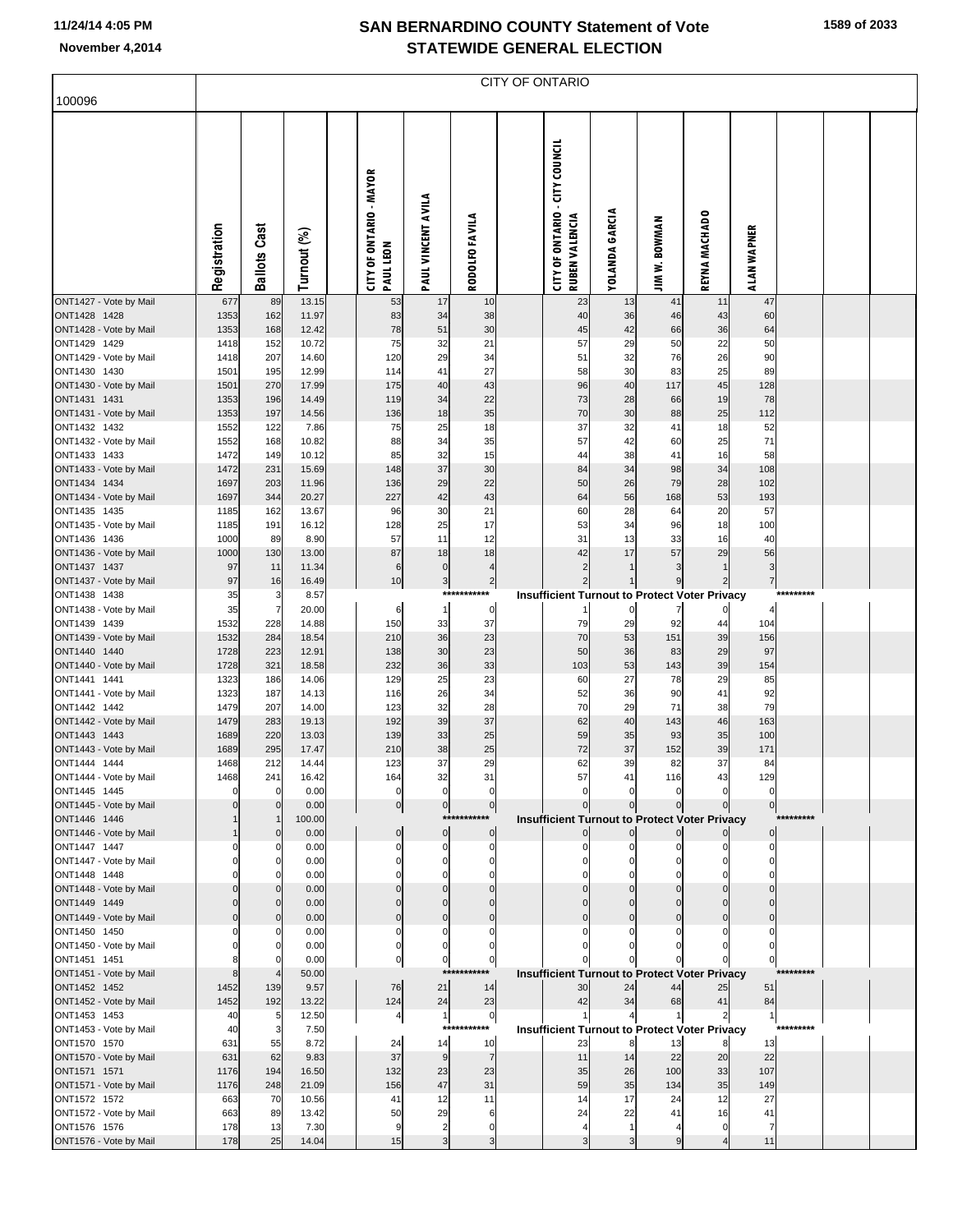|                                                         |              |                     |               |                                             |                         |                            | CITY OF ONTARIO                                         |                         |                      |                      |                            |  |  |
|---------------------------------------------------------|--------------|---------------------|---------------|---------------------------------------------|-------------------------|----------------------------|---------------------------------------------------------|-------------------------|----------------------|----------------------|----------------------------|--|--|
| 100096                                                  |              |                     |               |                                             |                         |                            |                                                         |                         |                      |                      |                            |  |  |
|                                                         | Registration | <b>Ballots Cast</b> | Turnout (%)   | <b>CITY OF ONTARIO - MAYOR</b><br>PAUL LEON | PAUL VINCENT AVILA      | RODOLFO FAVILA             | <b>CITY OF ONTARIO - CITY COUNCIL</b><br>RUBEN VALENCIA | YOLANDA GARCIA          | <b>JIM W. BOWMAN</b> | REYNA MACHADO        | ALAN WAPNER                |  |  |
| ONT1577 1577                                            | 268          | 24                  | 8.96          | 17                                          | 3                       | 3                          | 8                                                       | 5                       |                      | $\overline{2}$       | 10                         |  |  |
| ONT1577 - Vote by Mail                                  | 268          | 38                  | 14.18         | 23                                          | 5                       | 3                          | 12                                                      |                         | 13                   | 6                    | 20                         |  |  |
| ONT1502 1502<br>ONT1502 - Vote by Mail                  | 5            | $\pmb{0}$<br>0      | 0.00<br>0.00  | $\mathbf 0$<br>$\Omega$                     | $\pmb{0}$<br>$\Omega$   | $\mathbf 0$<br>$\mathbf 0$ | $\mathbf 0$<br>$\sqrt{ }$                               | $\mathbf 0$<br>$\Omega$ | $\Omega$<br>$\Omega$ | $\Omega$<br>$\Omega$ | $\mathbf 0$<br>$\mathbf 0$ |  |  |
| ONT1503 1503                                            | 112          | 11                  | 9.82          | 7                                           | $\overline{\mathbf{c}}$ | $\mathbf{1}$               | 6                                                       | $\Omega$                | 3                    |                      | 3                          |  |  |
| ONT1503 - Vote by Mail                                  | 112          | 35                  | 31.25         | 18                                          |                         | 10                         | 20                                                      |                         |                      | 6                    | 11                         |  |  |
| ONT1504 1504                                            | 237          | 17                  | 7.17          | 11                                          | $\sqrt{4}$              | $\mathbf{1}$               | $6\phantom{1}6$                                         | 5                       | 6                    | $\overline{2}$       | $\overline{7}$             |  |  |
| ONT1504 - Vote by Mail                                  | 237          | 38                  | 16.03         | 32                                          | $\overline{c}$          | $\overline{1}$             | 8                                                       | $\overline{2}$          | 15                   | 5 <sub>l</sub>       | 19                         |  |  |
| ONT1505 1505                                            | 1669         | 246                 | 14.74         | 172                                         | 24                      | 22                         | 70                                                      | 27                      | 86                   | 33                   | 119                        |  |  |
| ONT1505 - Vote by Mail                                  | 1669         | 329                 | 19.71         | 244                                         | 41                      | 29                         | 105                                                     | 49                      | 150                  | 34                   | 175                        |  |  |
| ONT1506 1506                                            | 1461         | 209                 | 14.31         | 128                                         | 32                      | 33                         | 59                                                      | 32                      | 79                   | 33                   | 84                         |  |  |
| ONT1506 - Vote by Mail                                  | 1461         | 305                 | 20.88         | 211                                         | 36                      | 37                         | 87                                                      | 37                      | 135                  | 49                   | 163                        |  |  |
| ONT1507 1507                                            | 1521         | 212                 | 13.94         | 131                                         | 35                      | 35                         | 71                                                      | 32                      | 75                   | 34                   | 92                         |  |  |
| ONT1507 - Vote by Mail                                  | 1521         | 296                 | 19.46         | 203                                         | 34                      | 29                         | 78                                                      | 41                      | 124                  | 33                   | 168                        |  |  |
| ONT1508 1508                                            | 1292         | 187                 | 14.47         | 101                                         | 37                      | 31                         | 56                                                      | 22                      | 58                   | 31                   | 74                         |  |  |
| ONT1508 - Vote by Mail                                  | 1292         | 205                 | 15.87         | 114                                         | 48                      | 29                         | 56                                                      | 40                      | 93                   | 29                   | 89                         |  |  |
| ONT1509 1509                                            | 85           | 10                  | 11.76         | 10                                          | 0<br>$\overline{4}$     | $\Omega$                   |                                                         |                         |                      | n                    | 8<br>11                    |  |  |
| ONT1509 - Vote by Mail                                  | 85           | 19                  | 22.35         | 12                                          |                         |                            | 10                                                      |                         |                      |                      |                            |  |  |
| <b>Precinct Totals</b>                                  | 59020        | 7396                | 12.53         | 4509                                        | 1165                    | 1044                       | 2066                                                    | 1233                    | 2895                 | 1152                 | 3216                       |  |  |
| Vote by Mail Totals                                     | 59020        | 9985                | 16.92         | 6630                                        | 1413                    | 1260                       | 2694                                                    | 1566                    | 4750                 | 1474                 | 5145                       |  |  |
| <b>Grand Totals</b>                                     | 59020        | 17381               | 29.45         | 11139                                       | 2578                    | 2304                       | 4760                                                    | 2799                    | 7645                 | 2626                 | 8361                       |  |  |
| California                                              | 59020        | 17381               | 29.45         | 11139                                       | 2578                    | 2304                       | 4760                                                    | 2799                    | 7645                 | 2626                 | 8361                       |  |  |
| San Bernardino County                                   | 59020        | 17381               | 29.45         | 11139                                       | 2578                    | 2304                       | 4760                                                    | 2799                    | 7645                 | 2626                 | 8361                       |  |  |
| State Bd of Equal 1<br>U. S. Representative District 31 | 59020        | 17381<br>0          | 29.45<br>0.00 | 11139<br>O                                  | 2578<br>0               | 2304                       | 4760<br>C                                               | 2799<br>0               | 7645<br>0            | 2626<br>$\Omega$     | 8361<br>O                  |  |  |
| U. S. Representative District 35                        | 59020        | 17381               | 29.45         | 11139                                       | 2578                    | 2304                       | 4760                                                    | 2799                    | 7645                 | 2626                 | 8361                       |  |  |
| Senatorial District 20                                  | 59020        | 17381               | 29.45         | 11139                                       | 2578                    | 2304                       | 4760                                                    | 2799                    | 7645                 | 2626                 | 8361                       |  |  |
| Senatorial District 23                                  |              | $\mathbf 0$         | 0.00          | 0                                           | $\Omega$                | $\mathbf 0$                | $\Omega$                                                | $\mathbf 0$             | $\Omega$             | $\Omega$             | $\Omega$                   |  |  |
| State Assembly District 40                              |              | $\Omega$            | 0.00          | $\mathbf 0$                                 | $\mathbf 0$             | $\Omega$                   | $\mathsf{C}$                                            | $\mathbf 0$             | $\Omega$             | $\Omega$             | $\Omega$                   |  |  |
| State Assembly District 52                              | 59020        | 17381               | 29.45         | 11139                                       | 2578                    | 2304                       | 4760                                                    | 2799                    | 7645                 | 2626                 | 8361                       |  |  |
| Supervisorial District 2                                |              |                     | 0.00          |                                             | $\Omega$                |                            | C                                                       | C                       |                      | $\Omega$             | $\Omega$                   |  |  |
| Supervisorial District 4                                | 59020        | 17381               | 29.45         | 11139                                       | 2578                    | 2304                       | 4760                                                    | 2799                    | 7645                 | 2626                 | 8361                       |  |  |
| City of Ontario                                         | 59020        | 17381               | 29.45         | 11139                                       | 2578                    | 2304                       | 4760                                                    | 2799                    | 7645                 | 2626                 | 8361                       |  |  |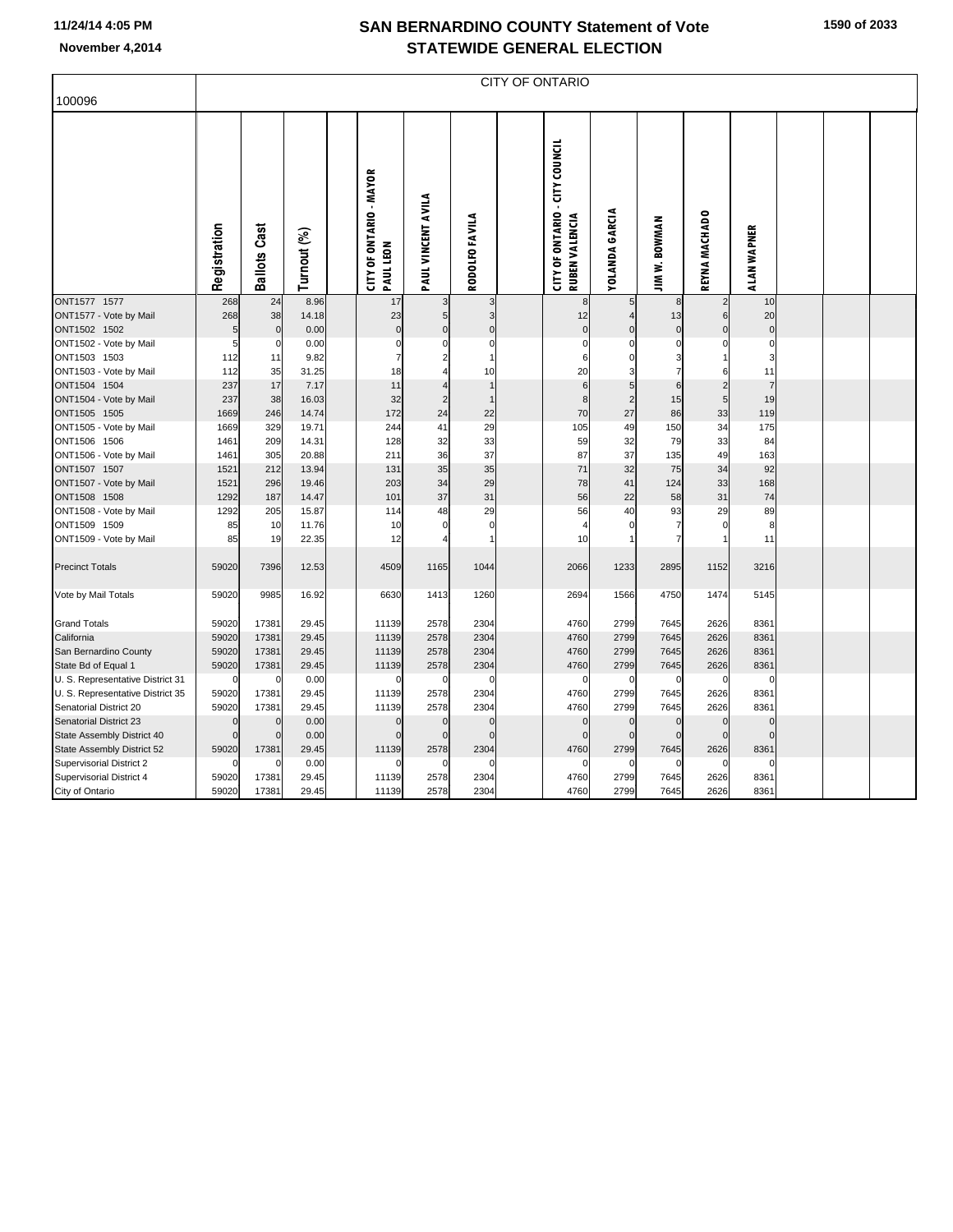|                                        |                            |                            |                |                                             |                        |                                      | <b>CITY OF ONTARIO</b>                                     |                                  |                            |                            |                            |           |  |
|----------------------------------------|----------------------------|----------------------------|----------------|---------------------------------------------|------------------------|--------------------------------------|------------------------------------------------------------|----------------------------------|----------------------------|----------------------------|----------------------------|-----------|--|
| 100096                                 |                            |                            |                |                                             |                        |                                      |                                                            |                                  |                            |                            |                            |           |  |
|                                        | Registration               | <b>Ballots Cast</b>        | Turnout (%)    | <b>CITY OF ONTARIO - MAYOR</b><br>PAUL LEON | PAUL VINCENT AVILA     | RODOLFO FAVILA                       | <b>CITY OF ONTARIO - CITY COUNCIL</b><br>RUBEN VALENCIA    | <b>YOLANDA GARCIA</b>            | <b>JIM W. BOWMAN</b>       | REYNA MACHADO              | <b>ALAN WAPNER</b>         |           |  |
| ONT1027 1027<br>ONT1027 - Vote by Mail | $\mathbf 0$<br>$\mathbf 0$ | $\pmb{0}$<br>$\mathbf 0$   | 0.00<br>0.00   | $\pmb{0}$<br>$\pmb{0}$                      | $\pmb{0}$<br>$\pmb{0}$ | $\pmb{0}$<br>$\mathbf 0$             | $\mathbf 0$<br>$\mathbf 0$                                 | $\overline{0}$<br>$\overline{0}$ | $\mathbf 0$<br>$\mathbf 0$ | $\mathbf 0$<br>$\mathbf 0$ | $\mathbf 0$<br>$\mathbf 0$ |           |  |
| ONT1398 1398                           | 1242                       | 172                        | 13.85          | 120                                         | 19                     | 18                                   | 47                                                         | 27                               | 70                         | 24                         | 72                         |           |  |
| ONT1398 - Vote by Mail                 | 1242                       | 213                        | 17.15          | 168                                         | 15                     | 16                                   | 38                                                         | 26                               | 124                        | 24                         | 123                        |           |  |
| ONT1399 1399                           | 862                        | 99                         | 11.48          | 60                                          | 11                     | 17                                   | 29                                                         | 10                               | 50                         | 12                         | 38                         |           |  |
| ONT1399 - Vote by Mail<br>ONT1400 1400 | 862<br>$\overline{0}$      | 169<br>$\mathbf 0$         | 19.61<br>0.00  | 111<br>$\mathbf 0$                          | 25<br>$\bf 0$          | 21<br>$\pmb{0}$                      | 37<br>$\mathbf 0$                                          | 25<br>$\overline{0}$             | 93<br>$\bf 0$              | 24<br>$\pmb{0}$            | 95<br>$\mathbf 0$          |           |  |
| ONT1400 - Vote by Mail                 | O                          | $\mathbf 0$                | 0.00           | $\mathbf{0}$                                | $\bf 0$                | $\mathbf 0$                          | 0                                                          | $\overline{0}$                   | $\mathbf 0$                | $\mathbf 0$                | 0                          |           |  |
| ONT1401 1401                           | 1099                       | 227                        | 20.66          | 136                                         | 20                     | 47                                   | 47                                                         | 36                               | 115                        | 32                         | 123                        |           |  |
| ONT1401 - Vote by Mail                 | 1099                       | 208                        | 18.93          | 151                                         | 20                     | 23                                   | 45                                                         | 25                               | 126                        | 27                         | 124                        |           |  |
| ONT1402 1402                           | 1757                       | 213                        | 12.12          | 127                                         | 46                     | 32                                   | 63                                                         | 41                               | 89                         | 32                         | 96                         |           |  |
| ONT1402 - Vote by Mail<br>ONT1403 1403 | 1757<br>1701               | 317<br>226                 | 18.04          | 205<br>125                                  | 62                     | 33                                   | 95                                                         | 41<br>48                         | 167<br>88                  | 36<br>47                   | 163                        |           |  |
| ONT1403 - Vote by Mail                 | 1701                       | 298                        | 13.29<br>17.52 | 193                                         | 38<br>34               | 43<br>47                             | 56<br>72                                                   | 56                               | 129                        | 48                         | 85<br>157                  |           |  |
| ONT1404 1404                           | 862                        | 162                        | 18.79          | 108                                         | 15                     | 24                                   | 33                                                         | 19                               | 98                         | 20                         | 84                         |           |  |
| ONT1404 - Vote by Mail                 | 862                        | 213                        | 24.71          | 162                                         | 19                     | 27                                   | 37                                                         | 13                               | 150                        | 22                         | 148                        |           |  |
| ONT1405 1405                           | 1680                       | 267                        | 15.89          | 179                                         | 34                     | 30                                   | 52                                                         | 25                               | 144                        | 35                         | 148                        |           |  |
| ONT1405 - Vote by Mail                 | 1680                       | 351<br>244                 | 20.89          | 235<br>149                                  | 28<br>31               | 57<br>37                             | 78                                                         | 49<br>41                         | 204<br>118                 | 48                         | 186<br>125                 |           |  |
| ONT1406 1406<br>ONT1406 - Vote by Mail | 1386<br>1386               | 204                        | 17.60<br>14.72 | 144                                         | 20                     | 26                                   | 36<br>45                                                   | 22                               | 114                        | 39<br>32                   | 123                        |           |  |
| ONT1407 1407                           | 752                        | 82                         | 10.90          | 48                                          | 16                     | 12                                   | 12                                                         | 18                               | 35                         | 18                         | 39                         |           |  |
| ONT1407 - Vote by Mail                 | 752                        | 131                        | 17.42          | 81                                          | 22                     | 16                                   | 28                                                         | 25                               | 53                         | 22                         | 61                         |           |  |
| ONT1408 1408                           | 155                        | $\overline{7}$             | 4.52           | 5                                           | $\mathbf{1}$           | $\pmb{0}$                            | 3                                                          | $\mathbf{1}$                     | 2                          | -1                         | 3                          |           |  |
| ONT1408 - Vote by Mail                 | 155                        | 17                         | 10.97          | 10<br>$\pmb{0}$                             | 5<br>$\bf 0$           | $\overline{\mathbf{c}}$<br>$\pmb{0}$ | 8                                                          | 3                                | 6<br>$\pmb{0}$             | 3                          | 8                          |           |  |
| ONT1409 1409<br>ONT1409 - Vote by Mail | $\overline{0}$<br>O        | $\mathbf 0$<br>$\mathbf 0$ | 0.00<br>0.00   | $\pmb{0}$                                   | $\bf 0$                | $\mathbf 0$                          | $\mathbf 0$<br>0                                           | $\overline{0}$<br>$\overline{0}$ | $\mathbf 0$                | $\pmb{0}$<br>$\mathbf 0$   | $\mathbf 0$<br>$\mathbf 0$ |           |  |
| ONT1410 1410                           | 1380                       | 122                        | 8.84           | 65                                          | 26                     | 22                                   | 46                                                         | 32                               | 35                         | 20                         | 37                         |           |  |
| ONT1410 - Vote by Mail                 | 1380                       | 149                        | 10.80          | 85                                          | 35                     | 24                                   | 48                                                         | 26                               | 60                         | 32                         | 64                         |           |  |
| ONT1411 1411                           | 858                        | 95                         | 11.07          | 50                                          | 17                     | 19                                   | 22                                                         | 18                               | 39                         | 13                         | 37                         |           |  |
| ONT1411 - Vote by Mail<br>ONT1412 1412 | 858<br>1507                | 127<br>120                 | 14.80          | 71<br>80                                    | 34<br>19               | 17                                   | 30<br>28                                                   | 26<br>18                         | 55<br>56                   | 19<br>24                   | 51<br>62                   |           |  |
| ONT1412 - Vote by Mail                 | 1507                       | 194                        | 7.96<br>12.87  | 125                                         | 39                     | 13<br>24                             | 60                                                         | 29                               | 85                         | 31                         | 93                         |           |  |
| ONT1413 1413                           | 543                        | 54                         | 9.94           | 33                                          |                        | $\,$ 6                               | 21                                                         | $\overline{7}$                   | 15                         | 8                          | 22                         |           |  |
| ONT1413 - Vote by Mail                 | 543                        | 57                         | 10.50          | 46                                          | $\frac{9}{7}$          | $\overline{c}$                       | 15                                                         | 10                               | 24                         | 11                         | 26                         |           |  |
| ONT1414 1414                           | 1275                       | 147                        | 11.53          | 83                                          | 25                     | 26                                   | 40                                                         | 42                               | 44                         | 29                         | 55                         |           |  |
| ONT1414 - Vote by Mail<br>ONT1415 1415 | 1275                       | 188<br>$\mathbf 0$         | 14.75<br>0.00  | 121<br>$\mathbf 0$                          | 27<br>$\mathbf 0$      | 24<br>$\Omega$                       | 55<br>$\mathbf{0}$                                         | 46<br>$\overline{0}$             | 81<br>$\mathbf{0}$         | 31<br>$\mathbf 0$          | 79<br>$\mathbf 0$          |           |  |
| ONT1415 - Vote by Mail                 | $\overline{2}$             | $\mathbf 0$                | 0.00           | $\mathbf 0$                                 | $\mathbf 0$            | $\mathbf 0$                          | $\Omega$                                                   | $\overline{0}$                   | $\mathbf{0}$               | $\mathbf 0$                | $\mathbf 0$                |           |  |
| ONT1416 1416                           | 1060                       | 118                        | 11.13          | 65                                          | 27                     | 17                                   | 31                                                         | 28                               | 57                         | 23                         | 41                         |           |  |
| ONT1416 - Vote by Mail                 | 1060                       | 149                        | 14.06          | 108                                         | 23                     | 12                                   | 44                                                         | 27                               | 69                         | 17                         | 74                         |           |  |
| ONT1417 1417                           | 11                         | $\mathbf{1}$               | 9.09           |                                             | ***:                   | ********                             | <b>Insufficient Turnout to Protect Voter Privacy</b>       |                                  |                            |                            |                            | ********* |  |
| ONT1417 - Vote by Mail<br>ONT1418 1418 | 11<br>1221                 | $\overline{c}$<br>108      | 18.18<br>8.85  | 72                                          | 19                     | ***********<br>10                    | <b>Insufficient Turnout to Protect Voter Privacy</b><br>22 | 22                               | 48                         | 11                         | 64                         |           |  |
| ONT1418 - Vote by Mail                 | 1221                       | 211                        | 17.28          | 143                                         | 25                     | 32                                   | 59                                                         | 35                               | 108                        | 33                         | 101                        |           |  |
| ONT1419 1419                           | 668                        | 90                         | 13.47          | 52                                          | 12                     | 11                                   | 24                                                         | 21                               | 30                         | 11                         | 38                         |           |  |
| ONT1419 - Vote by Mail                 | 668                        | 122                        | 18.26          | 69                                          | 28                     | 11                                   | 32                                                         | 23                               | 62                         | 16                         | 57                         |           |  |
| ONT1420 1420                           | 1142                       | 112                        | 9.81           | 73                                          | 20                     | 11                                   | 35                                                         | 19                               | 40                         | 23                         | 49                         |           |  |
| ONT1420 - Vote by Mail<br>ONT1421 1421 | 1142<br>1217               | 206<br>153                 | 18.04<br>12.57 | 149<br>87                                   | 27<br>25               | 18<br>23                             | 51<br>38                                                   | 29<br>24                         | 97<br>65                   | 36<br>18                   | 117<br>68                  |           |  |
| ONT1421 - Vote by Mail                 | 1217                       | 157                        | 12.90          | 114                                         | 24                     | 11                                   | 34                                                         | 25                               | 80                         | 8                          | 95                         |           |  |
| ONT1422 1422                           | 1367                       | 205                        | 15.00          | 117                                         | 34                     | 37                                   | 73                                                         | 37                               | 65                         | 31                         | 87                         |           |  |
| ONT1422 - Vote by Mail                 | 1367                       | 314                        | 22.97          | 202                                         | 40                     | 51                                   | 119                                                        | 51                               | 143                        | 46                         | 137                        |           |  |
| ONT1423 1423                           | o                          | $\mathbf 0$                | 0.00           | 0                                           | $\mathbf 0$            | $\pmb{0}$                            | 0                                                          | $\overline{0}$                   | 0                          | 0                          | $\overline{0}$             |           |  |
| ONT1423 - Vote by Mail                 | 9                          | $\overline{4}$             | 44.44          |                                             | $***$<br>$\mathsf g$   | ****                                 | <b>Insufficient Turnout to Protect Voter Privacy</b>       | $\overline{7}$                   |                            |                            |                            | ********* |  |
| ONT1424 1424<br>ONT1424 - Vote by Mail | 767<br>767                 | 92<br>240                  | 11.99<br>31.29 | 55<br>174                                   | 10                     | 11<br>26                             | 38<br>79                                                   | 22                               | 25<br>117                  | 32                         | 33<br>129                  |           |  |
| ONT1425 1425                           | 158                        | $\overline{9}$             | 5.70           | 8                                           | $\pmb{0}$              | $\pmb{0}$                            | 2                                                          | 2                                | 3                          | 3                          | $\overline{4}$             |           |  |
| ONT1425 - Vote by Mail                 | 158                        | 20                         | 12.66          | 11                                          | 5                      | $\overline{4}$                       | 4                                                          | $\overline{2}$                   | 11                         | $\mathbf{1}$               | 10                         |           |  |
| ONT1426 1426                           | 981                        | 98                         | 9.99           | 63                                          | 14                     | 15                                   | 28                                                         | 19                               | 33                         | 20                         | 40                         |           |  |
| ONT1426 - Vote by Mail                 | 981<br>677                 | 207<br>60                  | 21.10<br>8.86  | 125<br>34                                   | 28<br>$\boldsymbol{9}$ | 47                                   | 57<br>20                                                   | 37<br>10                         | 92<br>17                   | 44<br>12                   | 114                        |           |  |
| ONT1427 1427                           |                            |                            |                |                                             |                        | 14                                   |                                                            |                                  |                            |                            | 24                         |           |  |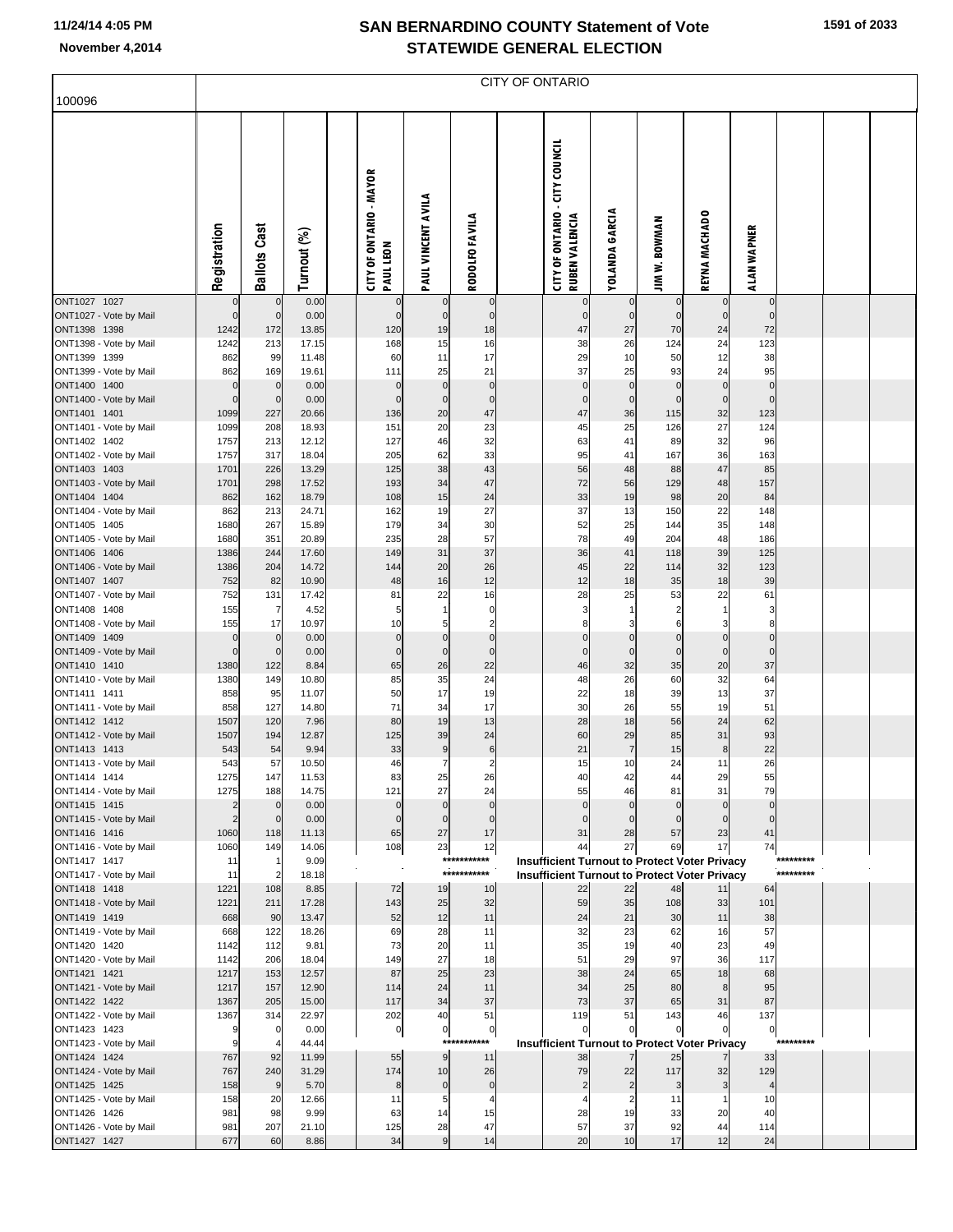|                                        |              |                     |                |                                      |                                |                                   | CITY OF ONTARIO                                                |                       |                                                                        |                                  |                     |            |  |
|----------------------------------------|--------------|---------------------|----------------|--------------------------------------|--------------------------------|-----------------------------------|----------------------------------------------------------------|-----------------------|------------------------------------------------------------------------|----------------------------------|---------------------|------------|--|
| 100096                                 |              |                     |                |                                      |                                |                                   |                                                                |                       |                                                                        |                                  |                     |            |  |
|                                        | Registration | <b>Ballots Cast</b> | Turnout (%)    | CITY OF ONTARIO - MAYOR<br>PAUL LEON | PAUL VINCENT AVILA             | <b>RODOLFO FAVILA</b>             | <b>CITY OF ONTARIO - CITY COUNCIL</b><br><b>RUBEN VALENCIA</b> | <b>YOLANDA GARCIA</b> | <b>JIM W. BOWMAN</b>                                                   | REYNA MACHADO                    | ALAN WAPNER         |            |  |
| ONT1427 - Vote by Mail                 | 677          | 89                  | 13.15          | 53                                   | 17                             | 10                                | 23                                                             | 13                    | 41                                                                     | 11                               | 47                  |            |  |
| ONT1428 1428<br>ONT1428 - Vote by Mail | 1353<br>1353 | 162<br>168          | 11.97<br>12.42 | 83<br>78                             | 34<br>51                       | 38<br>30                          | 40<br>45                                                       | 36<br>42              | 46<br>66                                                               | 43<br>36                         | 60<br>64            |            |  |
| ONT1429 1429                           | 1418         | 152                 | 10.72          | 75                                   | 32                             | 21                                | 57                                                             | 29                    | 50                                                                     | 22                               | 50                  |            |  |
| ONT1429 - Vote by Mail                 | 1418         | 207                 | 14.60          | 120                                  | 29                             | 34                                | 51                                                             | 32                    | 76                                                                     | 26                               | 90                  |            |  |
| ONT1430 1430<br>ONT1430 - Vote by Mail | 1501<br>1501 | 195<br>270          | 12.99<br>17.99 | 114<br>175                           | 41<br>40                       | 27<br>43                          | 58<br>96                                                       | 30<br>40              | 83<br>117                                                              | 25<br>45                         | 89<br>128           |            |  |
| ONT1431 1431                           | 1353         | 196                 | 14.49          | 119                                  | 34                             | 22                                | 73                                                             | 28                    | 66                                                                     | 19                               | 78                  |            |  |
| ONT1431 - Vote by Mail                 | 1353         | 197                 | 14.56          | 136                                  | 18                             | 35                                | 70                                                             | 30                    | 88                                                                     | 25                               | 112                 |            |  |
| ONT1432 1432                           | 1552         | 122                 | 7.86           | 75                                   | 25                             | 18                                | 37                                                             | 32                    | 41                                                                     | 18                               | 52                  |            |  |
| ONT1432 - Vote by Mail<br>ONT1433 1433 | 1552<br>1472 | 168<br>149          | 10.82<br>10.12 | 88<br>85                             | 34<br>32                       | 35<br>15                          | 57<br>44                                                       | 42<br>38              | 60<br>41                                                               | 25<br>16                         | 71<br>58            |            |  |
| ONT1433 - Vote by Mail                 | 1472         | 231                 | 15.69          | 148                                  | 37                             | 30                                | 84                                                             | 34                    | 98                                                                     | 34                               | 108                 |            |  |
| ONT1434 1434                           | 1697         | 203                 | 11.96          | 136                                  | 29                             | 22                                | 50                                                             | 26                    | 79                                                                     | 28                               | 102                 |            |  |
| ONT1434 - Vote by Mail<br>ONT1435 1435 | 1697<br>1185 | 344<br>162          | 20.27<br>13.67 | 227<br>96                            | 42<br>30                       | 43<br>21                          | 64<br>60                                                       | 56<br>28              | 168<br>64                                                              | 53<br>20                         | 193<br>57           |            |  |
| ONT1435 - Vote by Mail                 | 1185         | 191                 | 16.12          | 128                                  | 25                             | 17                                | 53                                                             | 34                    | 96                                                                     | 18                               | 100                 |            |  |
| ONT1436 1436                           | 1000         | 89                  | 8.90           | 57                                   | 11                             | 12                                | 31                                                             | 13                    | 33                                                                     | 16                               | 40                  |            |  |
| ONT1436 - Vote by Mail                 | 1000         | 130                 | 13.00          | 87                                   | 18                             | 18                                | 42                                                             | 17                    | 57                                                                     | 29                               | 56                  |            |  |
| ONT1437 1437<br>ONT1437 - Vote by Mail | 97<br>97     | 11<br>16            | 11.34<br>16.49 | $\,6$<br>10                          | $\overline{0}$<br>$\mathbf{3}$ | $\overline{4}$<br>$\overline{2}$  | $\overline{2}$<br>$\mathbf{2}$                                 | $\mathbf{1}$<br>1     | 3<br>9                                                                 | $\overline{1}$<br>$\overline{c}$ | 3<br>$\overline{7}$ |            |  |
| ONT1438 1438                           | 35           | 3                   | 8.57           |                                      |                                | ***********                       |                                                                |                       | <b>Insufficient Turnout to Protect Voter Privacy</b>                   |                                  |                     |            |  |
| ONT1438 - Vote by Mail                 | 35           | $\overline{7}$      | 20.00          | 6                                    | $\mathbf{1}$                   | $\circ$                           |                                                                | 0                     | 7                                                                      |                                  |                     |            |  |
| ONT1439 1439                           | 1532         | 228                 | 14.88          | 150                                  | 33                             | 37                                | 79<br>70                                                       | 29                    | 92<br>151                                                              | 44                               | 104                 |            |  |
| ONT1439 - Vote by Mail<br>ONT1440 1440 | 1532<br>1728 | 284<br>223          | 18.54<br>12.91 | 210<br>138                           | 36<br>30                       | 23<br>23                          | 50                                                             | 53<br>36              | 83                                                                     | 39<br>29                         | 156<br>97           |            |  |
| ONT1440 - Vote by Mail                 | 1728         | 321                 | 18.58          | 232                                  | 36                             | 33                                | 103                                                            | 53                    | 143                                                                    | 39                               | 154                 |            |  |
| ONT1441 1441                           | 1323         | 186                 | 14.06          | 129                                  | 25                             | 23                                | 60                                                             | 27                    | 78                                                                     | 29                               | 85                  |            |  |
| ONT1441 - Vote by Mail<br>ONT1442 1442 | 1323<br>1479 | 187<br>207          | 14.13<br>14.00 | 116<br>123                           | 26<br>32                       | 34<br>28                          | 52<br>70                                                       | 36<br>29              | 90<br>71                                                               | 41<br>38                         | 92<br>79            |            |  |
| ONT1442 - Vote by Mail                 | 1479         | 283                 | 19.13          | 192                                  | 39                             | 37                                | 62                                                             | 40                    | 143                                                                    | 46                               | 163                 |            |  |
| ONT1443 1443                           | 1689         | 220                 | 13.03          | 139                                  | 33                             | 25                                | 59                                                             | 35                    | 93                                                                     | 35                               | 100                 |            |  |
| ONT1443 - Vote by Mail                 | 1689         | 295                 | 17.47          | 210                                  | 38                             | 25                                | 72                                                             | 37                    | 152                                                                    | 39                               | 171                 |            |  |
| ONT1444 1444<br>ONT1444 - Vote by Mail | 1468<br>1468 | 212<br>241          | 14.44<br>16.42 | 123<br>164                           | 37<br>32                       | 29<br>31                          | 62<br>57                                                       | 39<br>41              | 82<br>116                                                              | 37<br>43                         | 84<br>129           |            |  |
| ONT1445 1445                           |              |                     | 0.00           | $\mathbf 0$                          | $\mathbf{0}$                   | $\overline{0}$                    | $\mathbf 0$                                                    | $\mathbf 0$           | $\mathbf 0$                                                            | $\Omega$                         | $\mathbf 0$         |            |  |
| ONT1445 - Vote by Mail                 |              |                     | 0.00           | $\overline{0}$                       | $\overline{0}$                 | 0                                 |                                                                | $\mathbf{0}$          | $\pmb{0}$                                                              | $\mathbf 0$                      | $\overline{0}$      |            |  |
| ONT1446 1446<br>ONT1446 - Vote by Mail |              | $\Omega$            | 100.00<br>0.00 | $\mathbf 0$                          | $\overline{0}$                 | ***********<br>$\overline{0}$     |                                                                | $\pmb{0}$             | <b>Insufficient Turnout to Protect Voter Privacy</b><br>$\overline{0}$ |                                  | $\overline{0}$      | ********** |  |
| ONT1447 1447                           |              |                     | 0.00           | C                                    | $\Omega$                       | 0                                 | 0                                                              | 0                     | 0                                                                      |                                  | $\Omega$            |            |  |
| ONT1447 - Vote by Mail                 |              |                     | 0.00           |                                      | $\Omega$                       | $\mathbf 0$                       |                                                                |                       | 0                                                                      |                                  |                     |            |  |
| ONT1448 1448<br>ONT1448 - Vote by Mail |              | n                   | 0.00<br>0.00   |                                      |                                |                                   |                                                                |                       | $\mathbf 0$<br>$\pmb{0}$                                               | $\Omega$                         |                     |            |  |
| ONT1449 1449                           |              | $\Omega$            | 0.00           |                                      |                                | $\Omega$                          |                                                                | $\Omega$              | $\pmb{0}$                                                              | $\Omega$                         |                     |            |  |
| ONT1449 - Vote by Mail                 |              | $\Omega$            | 0.00           |                                      | $\Omega$                       | $\mathbf 0$                       |                                                                | $\mathbf{0}$          | $\pmb{0}$                                                              | $\Omega$                         |                     |            |  |
| ONT1450 1450                           |              |                     | 0.00           | $\Omega$                             | $\Omega$                       | $\Omega$                          |                                                                |                       | $\Omega$                                                               |                                  | C                   |            |  |
| ONT1450 - Vote by Mail<br>ONT1451 1451 |              |                     | 0.00<br>0.00   | 0<br>$\pmb{0}$                       | $\overline{0}$                 | 0<br>$\overline{0}$               |                                                                |                       |                                                                        |                                  | $\Omega$            |            |  |
| ONT1451 - Vote by Mail                 |              |                     | 50.00          |                                      | $***$                          |                                   |                                                                |                       | <b>Insufficient Turnout to Protect Voter Privacy</b>                   |                                  |                     | *********  |  |
| ONT1452 1452                           | 1452         | 139                 | 9.57           | 76                                   | 21                             | 14                                | 30                                                             | 24                    | 44                                                                     | 25                               | 51                  |            |  |
| ONT1452 - Vote by Mail                 | 1452         | 192                 | 13.22          | 124                                  | 24                             | 23                                | 42                                                             | 34                    | 68                                                                     | 41                               | 84                  |            |  |
| ONT1453 1453<br>ONT1453 - Vote by Mail | 40<br>40     | 5<br>3              | 12.50<br>7.50  | 4                                    | 1                              | $\overline{0}$<br>********<br>*** |                                                                |                       | <b>Insufficient Turnout to Protect Voter Privacy</b>                   |                                  |                     | *********  |  |
| ONT1570 1570                           | 631          | 55                  | 8.72           | 24                                   | 14                             | 10                                | 23                                                             | 8                     | 13                                                                     |                                  | 13                  |            |  |
| ONT1570 - Vote by Mail                 | 631          | 62                  | 9.83           | 37                                   | 9                              | $\overline{7}$                    | 11                                                             | 14                    | 22                                                                     | 20                               | 22                  |            |  |
| ONT1571 1571<br>ONT1571 - Vote by Mail | 1176<br>1176 | 194<br>248          | 16.50<br>21.09 | 132<br>156                           | 23<br>47                       | 23<br>31                          | 35<br>59                                                       | 26<br>35              | 100<br>134                                                             | 33<br>35                         | 107<br>149          |            |  |
| ONT1572 1572                           | 663          | 70                  | 10.56          | 41                                   | 12                             | 11                                | 14                                                             | 17                    | 24                                                                     | 12                               | 27                  |            |  |
| ONT1572 - Vote by Mail                 | 663          | 89                  | 13.42          | 50                                   | 29                             | 6                                 | 24                                                             | 22                    | 41                                                                     | 16                               | 41                  |            |  |
| ONT1576 1576                           | 178          | 13                  | 7.30           | 9                                    | $\overline{2}$                 | $\mathbf 0$                       | 4                                                              | $\mathbf{1}$          | 4                                                                      | $\Omega$                         | 7                   |            |  |
| ONT1576 - Vote by Mail                 | 178          | 25                  | 14.04          | 15                                   | 3                              |                                   | 3                                                              |                       | 9                                                                      |                                  | 11                  |            |  |